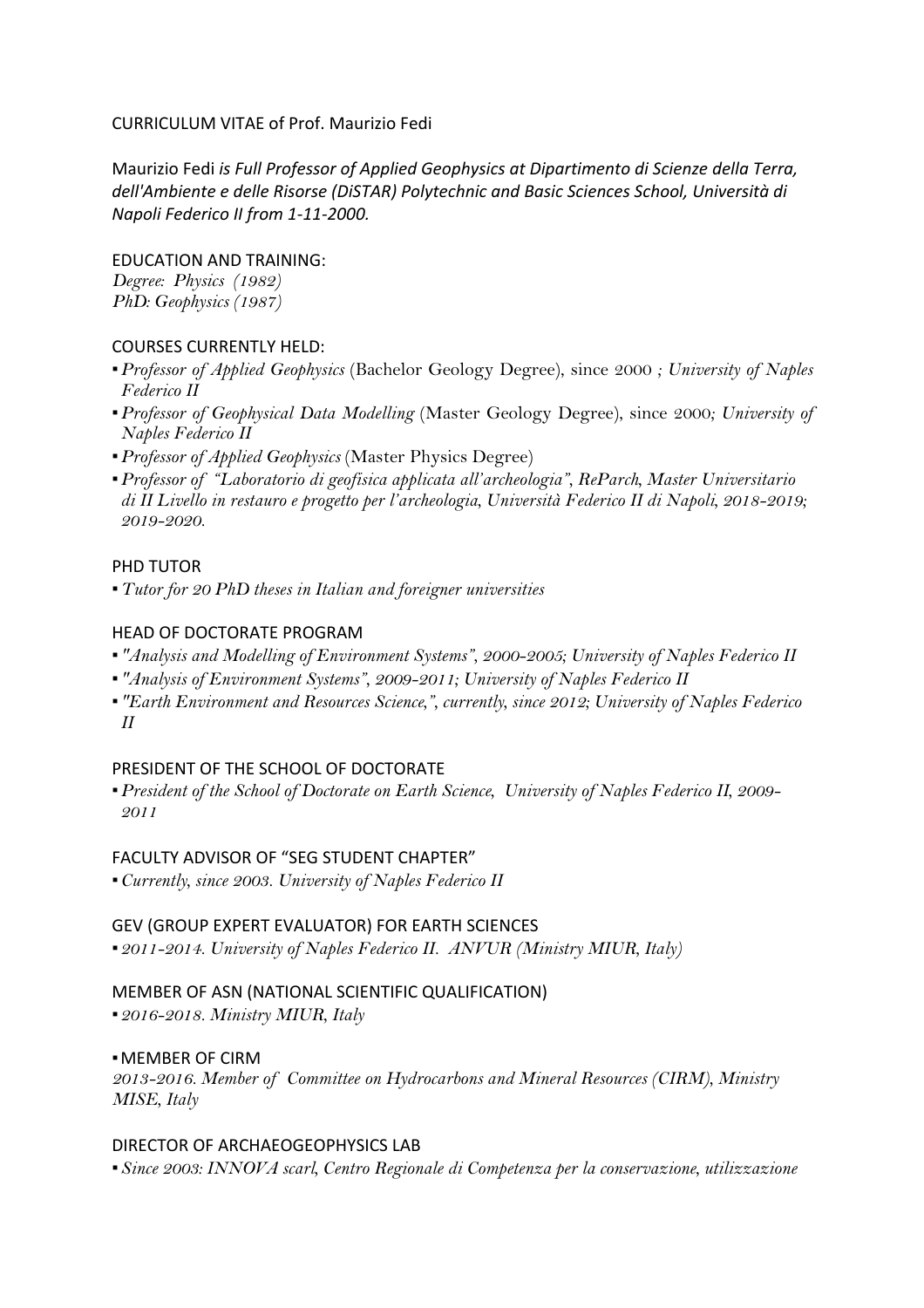*dei Beni Culturali, https://innova.campania.it/index.php/laboratorio-mobile-di-prospezionigeofisiche-per-l-archeologia/*

## EDITOR IN CHIEF

▪*Currently, since 2016, "Journal of Applied Geophysics" (Elsevier)* 

## DEPUTY EDITOR

▪*2011-2016, "Geophysical Prospecting" (Wiley)*

### **ASSOCIATE EDITOR**

▪*Currently, since 2003, "Near Surface Geophysics" (Wiley),* ▪*2005-2011, "Geophysical Prospecting "(Wiley),*

### **GUEST EDITOR**

- § *Special issue: "Innovation in EM, Grav and Mag Methods: a new Perspective for Exploration", July 2009, Geophysical Prospecting, (Blackwell).*
- § *Special issue "Adding New Value to Electromagnetic, Gravity and Magnetic Methods for Exploration", November 2011, of the international journal Geophysical Prospecting (Blackwell).*
- § *Special issue "Nonlinearity, scaling and complexity in exploration geophysics" published in the international journal "Nonlinear process in geophysics", 2012, EGU.*

## PI (PRINCIPAL INVESTIGATOR) FOR RESEARCH FUNDED BY PRIVATE AND PUBLIC COMPANIES:

- *Eni: 2001, 2002, 2004-2005,2006-2008, 2009-2010, 2010-2012, 2019,2020,2021*
- *▪ Edison: 2016-2017*
- *▪ MIUR:1998, 2000, 2002*
- *▪ PRIN: 2005, 2007*
- *▪ INGV: 2003, 2005*
- *▪ CNR: 2012*
- *▪ Regione Campania, 2005.*
- *▪ Fondi Misura 3.16 – P.O.R. Campania 2000/2006.*

#### INVITED SPEAKER AT INTERNATIONAL CONFERENCES:

- *SAGA, 2003*
- ▪*AOGS, 2005*
- *SIMAI, 2006*
- ▪*GM Hangzhou, 2008*
- *"Continuous Wavelet Transform and Morlet's wavelet: International conference in honor of Jean Morlet", October 27-29th, 2008, CIRM, Campus de Luminy, Marseille*
- ▪*EGU, 2012*
- *SLA, 2012*
- ▪*EAGE-Near Surface, Oporto, 2018*
- **SOCIETÀ NAZIONALE DI SCIENZE, LETTERE E ARTI IN NAPOLI, Accademia di Scienze Fisiche e** *Matematiche, 2016*
- **Special Interest Group (SIG) di Schlumberger "Electromagnetics and Potential Fields": "Remanent** *Magnetization in the interpretation of Magnetic Data", March 2021*
- ▪*IGC-New Delhi*, 2020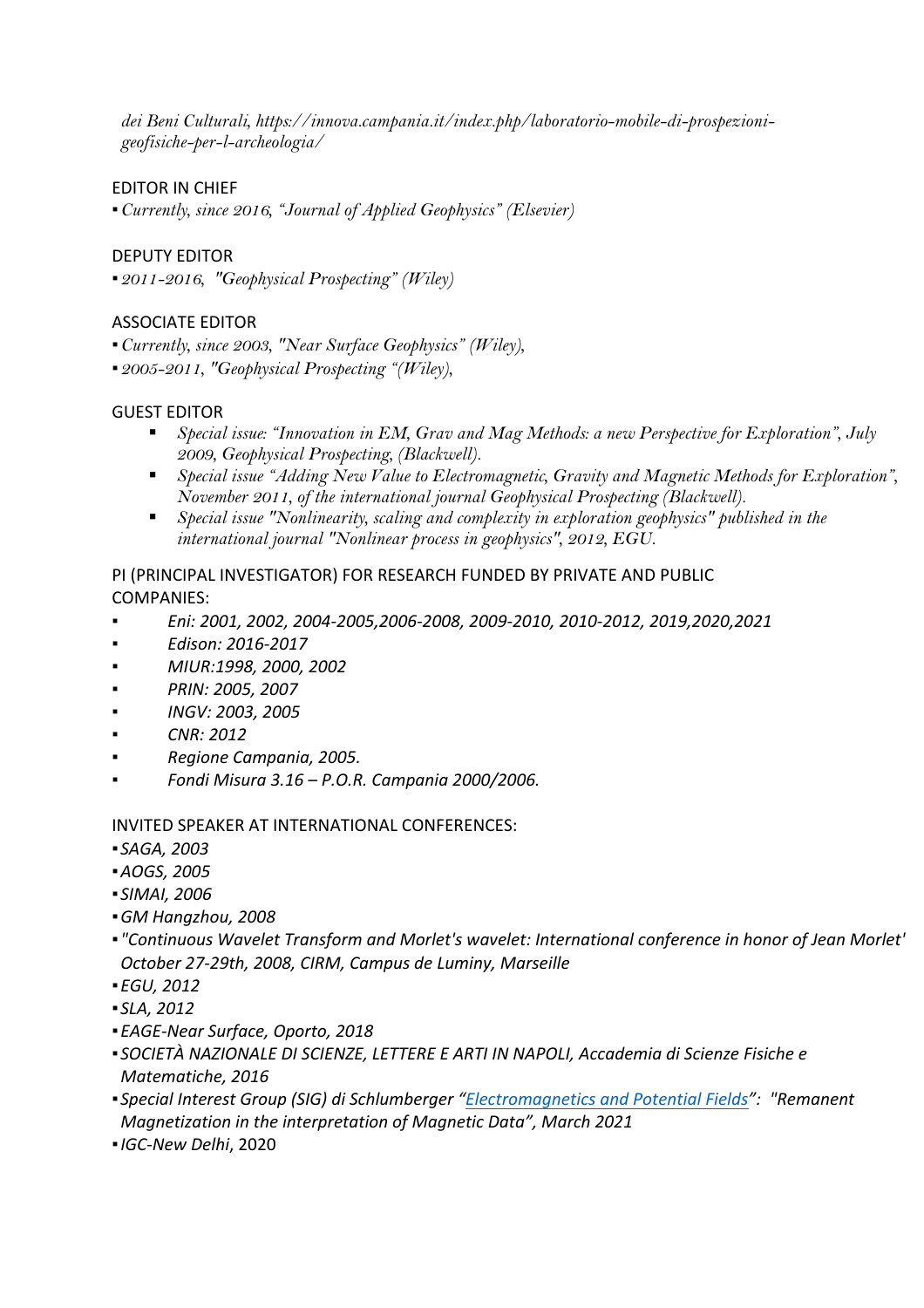**•International School "Inversion and Machine Learning applications for the geoscience data analysis ":** *Inversion of Gravity and magnetic data. March 8-27, 2021.*

## VISITING PROFESSOR

- University of British Columbia (UBC), 1997
- China University of Geosciences "(CUGB), 2008
- NGRI (Hyderabad, India), 2009
- Kalifa University, Petroleum Institute, Abu Dhabi, 2016
- University of Tehran (Iran), 2016
- China University of Geosciences, Wuhan, 2018
- China University of Geosciences, Beijing, 2018

#### AWARDS

- ▪*CSIR Distinguished Foreign Scientist Award (INDIA), 2009*
- ▪*Loránd Eötvös Award 2010 (EAGE)*
- ▪*Lectio Magistralis at 30° Conference GNGTS, 2011*
- ▪*Award "Licio Cernobori", GNGTS, Trieste, Italy, 2015*
- ▪*Award "Licio Cernobori", GNGTS, Trieste, Italy, 2019*

### **GENERAL CHAIRMAN OF INTERNATIONAL CONFERENCES**

- ▪*EGM 2007: International Workshop "Innovation in EM, Grav and Mag Methods: a new Perspective for Exploration" Villa Orlandi, Capri – Italy, 15-18 April 2007 ;*
- ▪*EGM 2010: "Adding New Value to Electromagnetic, Gravity and Magnetic Methods for Exploration: St. Giacomo Charterhouse, Capri – Italy, 11-14 April 2010*

#### CONVENOR OF NATIONAL/INTERNATIONAL WORKSHOP/SESSIONS:

- ▪*GNGTS 2002 to 2010: "Exploration by potential methods";*
- ▪*GNGTS 2011- 2013: "Exploration by potential and electromagnetic fields"*
- ▪*EAGE workshop: Electromagnetic, Gravity, and Magnetic Technologies; their impact when integrated with other geophysical and geological data; Rome 2008, June 8,*
- **•** *EAGE 2016 workshop "Potential Fields and their Gradient Tensors in the Integrated Inversion of Geophysical Data - New Advances and Perspectives", Wien, 2016*
- ▪*EGU: European Geophysical Society, 2014 to 2019;*
- ▪*ROUND TABLE "Archaeology and geophysics: University Federico II research in southern Italy" (2019)*

## LAC MEMBER:

- ▪*Near Surface (2004). Reviewers' committee of the conference Near Surface 2004 EAGE*
- ▪*EAGE 2008: 70th EAGE Conference & Exhibition incorporating SPE EUROPEC 2008, Rome 2008. 9 - 12 June 2008 Rome, Italy*
- ▪*GEOITALIA 2009, VII Earth Sciences Italian Forum, Rimini (Italy), 9-11 settembre 2009;*
- ▪*GPR2010, XIII International Conference on Ground Penetrating Radar.*
- ▪*GNGTS Organizing Committee: 2002 to 2014.*
- ▪*AIQUA 2013; "L'ambiente Marino Costiero Del Mediterraneo Oggi E Nel Recente Passato Geologico. Conoscere Per Comprendere", Napoli 19|21 Giugno 2013;*
- **EEG** 2015; 21st European Meeting of Environmental and Engineering Geophysics, Torino;
- ▪*88° Italian Geological Society Conference, 2016;*
- ▪*IUGG 2019;*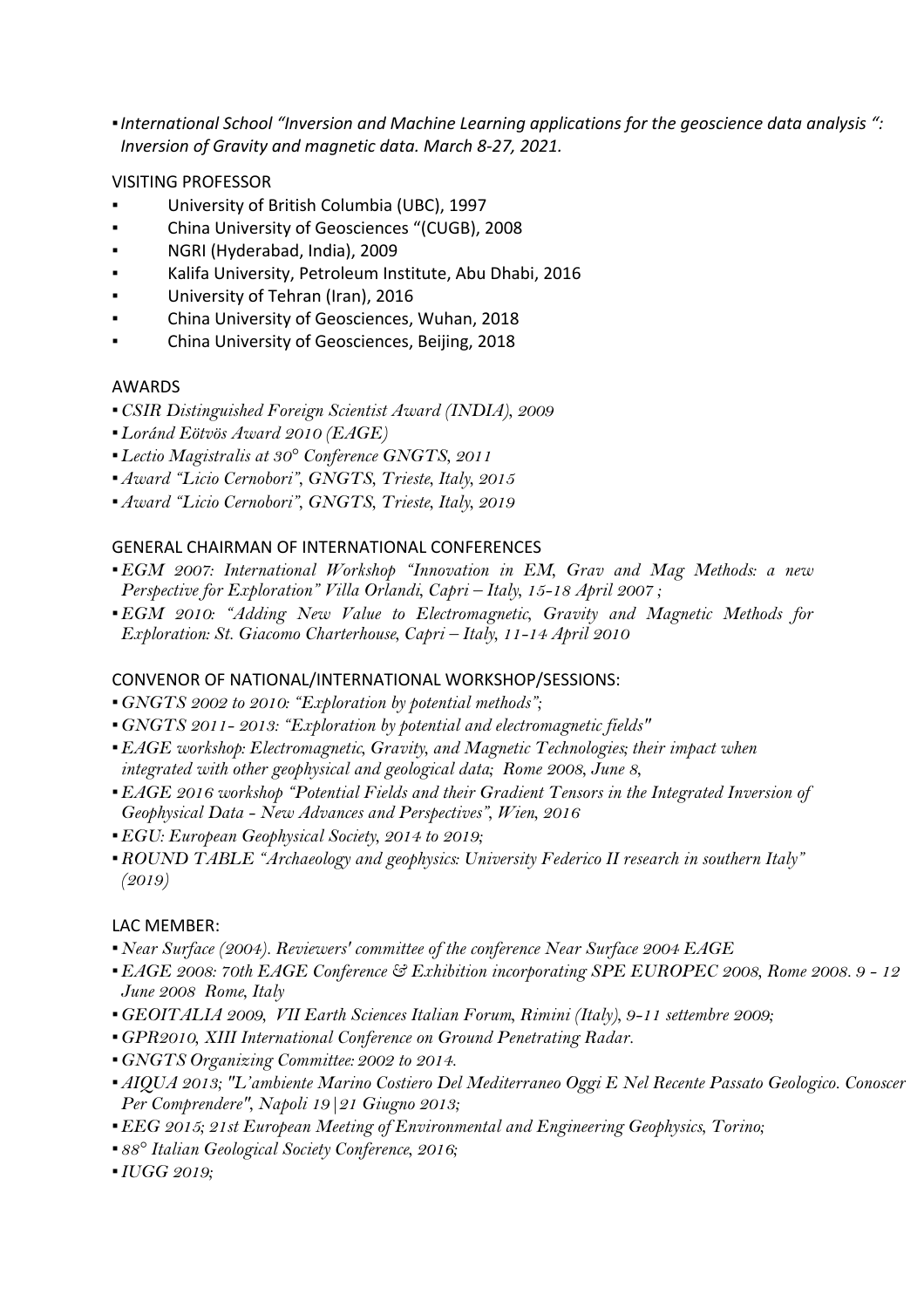- ▪*OMC 2019, Offshore Mediterranean Conference and Exhibition*
- ▪*IGC 2020, 36th International Geological Congress*
- ▪*OMC, 2021, Offshore Mediterranean Conference and Exhibition*
- ▪*ReParch, Master Universitario di II Livello in restauro e progetto per l'archeologia, Università Federico II di Napoli, 2018-2019; 2019-2020.*
- ▪*Management Committee of the Contract Agreement ENI-University Fedrico II of Naples*

## MEMBER OF INTERNATIONAL SOCIETIES

▪*EGU, EAGE, SEG, GNGTS.*

### MAIN CURRENT RESEARCH TOPICS

- *Investigations on volcanic structures by SAR and seismic interferometric methods*
- § *Machine Learning (supervised e unsupervised) for potential field analysis.*
- § *Modeling and inversion of satellite magnetometric data*
- § *Joint inversion of geoelectric and magnetometric data and gravimetric gradient*
- Modeling of geoelectric data through the continuous wavelet transform and inversion of the *integral equation*
- *Integrated interpretation of GPR data, potential fields and geoelectric data in archaeological and environmental sites;*
- § *Linear and nonlinear 3D inversion of potential field data;*
- § *Regional geothermal modeling;*
- *Analysis of geophysical data through continuous and discrete wavelet transforms*;
- § *Multiscale methods for analysis and interpretation of potential fields;*
- § *Fractal and multifractal analysis of geophysical data;*
- § *Characterizing salt domes through inversion of gravity and magnetic data*
- § *Joint geophysical inversion for mining environments.*

## MAIN RESEARCH PROJECTS FUNDED BY PRIVATE AND PUBLIC COMPANIES

## **Working Group Director***:*

- ▪**MIUR***, 1998, Evolutive tectonodynamics of South Apennine - Calabrian Arc - Sicily orogenic system mostly based on new crop data; gravity and magnetic investigation for the study of the crustal and sub-crustal system of the central-southern Italy and of the surrounding regions of the central mediterranean.*
- ▪**MIUR***, 2000, Tectonics of the crust in the Central –mediterranean Area and its evolution throughout new CROP data: Magnetic and Gravity study of the crust structure of central Italy and contiguous regions of the Central Mediterranean;*
- ▪**MIUR***, 2002 (3D litospheric modelling for the Central Mediterranean Area , supported by recent integrated CROP data): "The crustal structure of the Sicily and surronding region, from gravity and magnetic data modelling";*
- ▪**PRIN** *2005; Relazione tra geometrie e pattern deformativi superficiali e profondi in Appennino meridionale attraverso l'analisi integrata di dati geologico-strutturali, geofisici e geodetici;*
- ▪**PRIN** *2007: Valutazione, su basi geofisiche e geologiche, della suscettibilità del territorio alla franosità indotta da eventi estremi e relativa zonizzazione.*

## **Principal Investigator**

- ▪**INGV***- EPOT– 2003 - Technological innovation and automation in the integrated applications of electromagnetic and potential field methods in active volcanic areas.*
- ▪**INGV***-DPC V3 – 2005- Etna - "Identification and characterization of precursors Research Unit V3/01.*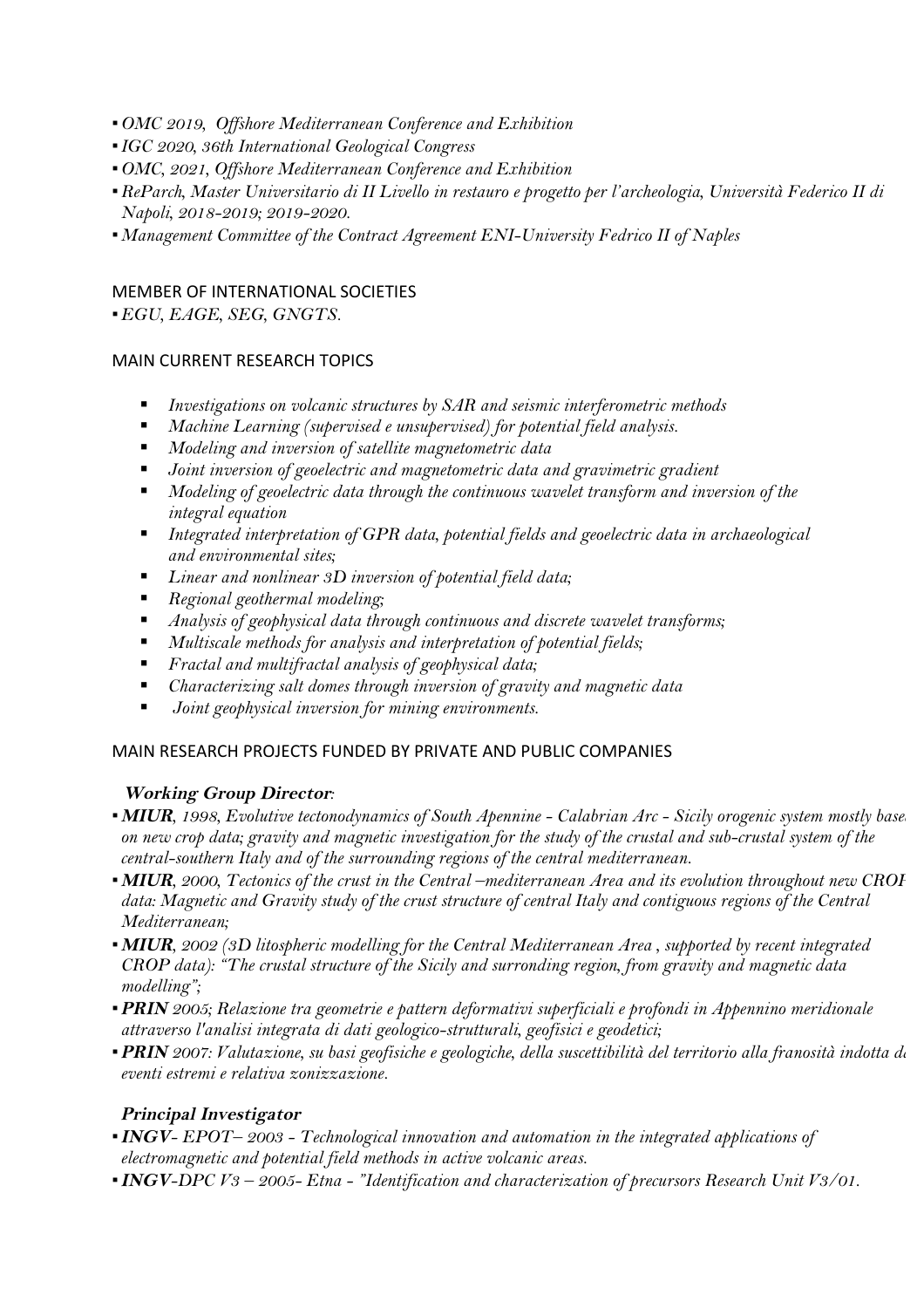- ▪**INGV***-DPC V3 - 2005- Structure of Vulcano, Research Unit V3/05 .*
- **Regione Campania**, 2005. Regione Campania Scientific Research Project, 2005. Non destructive investigation *and development of integrated geophysical methodologies to discover and evaluate the conservation state of Archeological Heritage in Pompeian Area.*
- ▪**IAMC-CNR** *-2012 - Study of gravity and magnetic field anomalies in Southern Italy, in the framework of the project VIGOR;*
- ▪**Research Project: Università di Napoli Federico II - eni S.p.A** *"Advanced methods for enhancement and interpretation of potential fields" , 2001-2002, GGT: method for the computation of "Full Tensor Gradient" from gravity data and related software, using DTC (Directional Tensor Components) and ISVD (Integrated Second Vertical Derivative); DWT: Localized geophysical data filtering, through the "2D Wavelet Multiresolution Analysis" and related software.*
- ▪**Research Project : Università di Napoli Federico II - eni S.p.A** *- "Advanced methods for enhancement and interpretation of potential fields" , 2004-2005, ED1: 3D Derivative Euler Deconvolution and related*  software; ED2: Euler deconvolution of gravity/magnetic tensor and related software; MDA: Multiscale Derivativ *Analysis and related software.*
- ▪**Research Project : Università di Napoli Federico II - eni S.p.A** *- "Advanced methods for enhancement*  and interpretation of potential fields", 2006-2008, MONO Monopolar transformation of magnetic anomalies an *interpretative methods and related software; AUTOCWT: magnetic and gravity data interpretation through the Continuous Wavelet Transform and related software; SPI (Interpretation of potential fields with the local wavenumber method) and related software. Research Project*
- ▪**Research Project : Università di Napoli Federico II - eni S.p.A***:***-***2009-2010. "New algorithms for potential field interpretation"; Multiscale method for estimating the excess mass from the estimation of the source moments and related software. Research Project*
- ▪**Research Project : Università di Napoli Federico II - eni S.p.A:-***2010-2012. "Tailored computing solutions for 3D Large scale inversion of inhomogeneous potential fields"; Homogeneous depth weighting. Inversion and related software; Focusing inversion and related software; Data-space inversion, and related software; Inhomogeneous depth weighting Inversion and related software; SFN (Singular Function Normalization) for CSEM data and related software. Research Project*
- ▪**Research Project : Università di Napoli Federico II - Edison International S.p.A.: 2016-2017.**  *Scientific Research Project on exploring for hydrocarbons with Gravity and Magnetic methods.*
- ▪**Research Project: Università di Napoli Federico II eni S.p.A : 2019-2021.** *Scientific Research Project on Machine Learning Algorithm for magnetic data.*
- ▪**Research Project: Università di Napoli Federico II eni S.p.A : 2020-2021.** *Scientific Research Project on "Curie isotherm modeling for geothermal studies".*
- ▪**Soprintendenza per i Beni Archeologici per le Province di Salerno, Avellino e Benevento***: Integrated Geophysics research (GPR, magnetics, geoelettrics ed elettromagnetics) in the Pontecagnano – Faiano (SA) Archaeological Park;*
- ▪*Integrated Geophysics research (GPR, magnetics, geoelettrics and elettromagnetics) in the archaeological park of Fratte (SA);*
- ▪**Fondi Misura 3.16 – P.O.R. Campania 2000/2006***. Acquisizione ed elaborazione dati GPR, EM, Mag e GPS nell'area archeologica di Stabiae per l'individuazione di strutture archeologiche sepolte - Castellammare di Stabia (NA) GPR survey for the Matera Cathedral.*
- ▪**IDOME:** *Convenzione di ricerca DIARC-DISTAR (University of Naples Federico II) per rilievi geofisici (intra/estradossali) della cupola della Chiesa di Santa Caterina a Formiello in Napoli.*
- ▪**Comune di Marina di Lesina** *(2008). "Indagini geofisiche per l'individuazione di probabili cavità sotterranee per la messa in sicurezza del territorio comunale in località Marina di Lesina (FG)". Finanziato presso il Centro di Competenza INNOVA. Research Project*
- ▪**GPR research** *in an archaeological site in Bacoli (NA). Research Project*
- **ENHANCING POMPEII (2017).** *Magnetometric, GPR, resistivity and EM survey in the Insula Occidentalis, Pompei , University of Naples Federico II.*